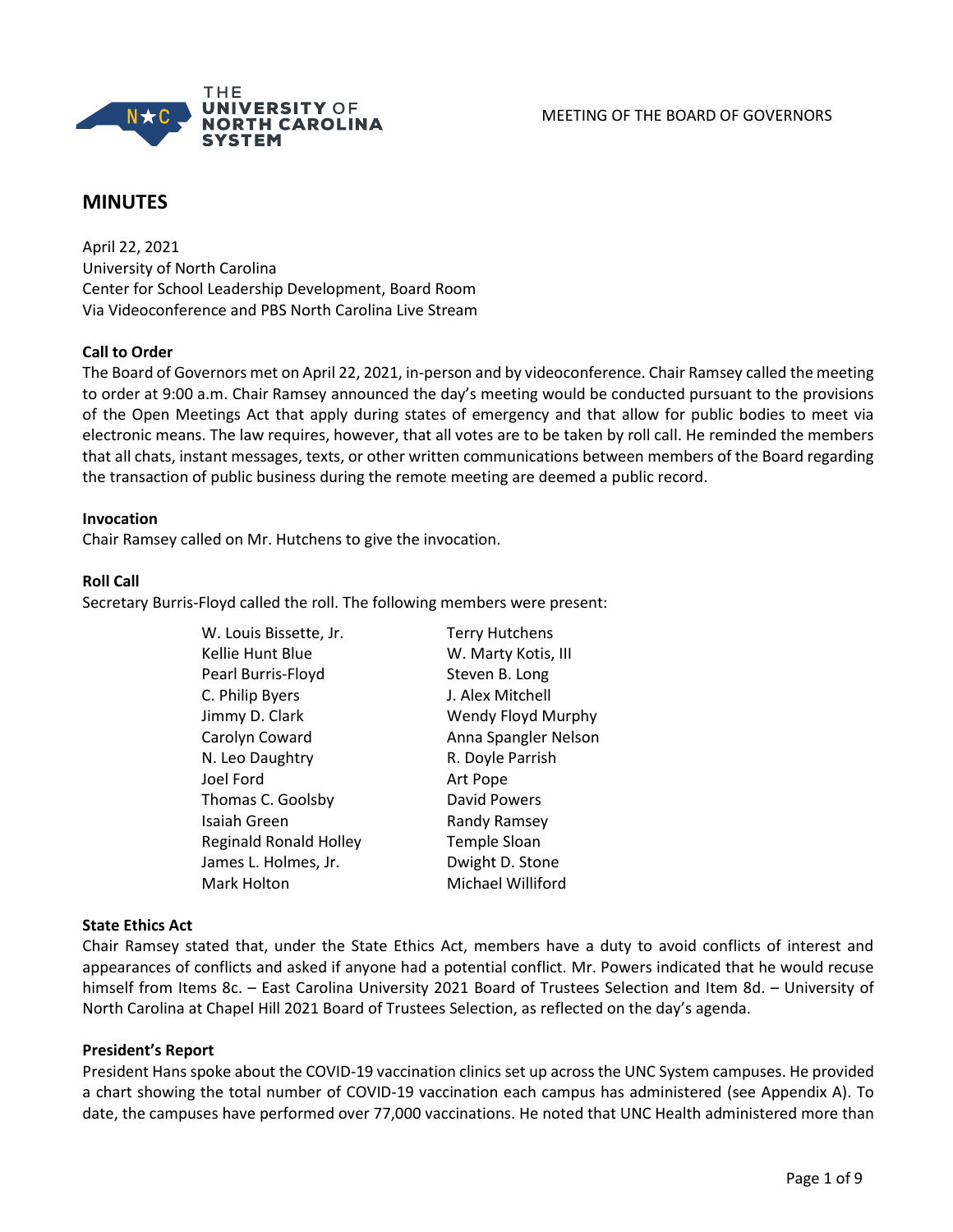366,000 vaccinations. President Hansthanked all the individuals who staffed the clinics, including faculty, students, and volunteer workers. For President Hans' complete report, please see Appendix B.

### **Consent Agenda Items**

Chair Ramsey referred to the consent agenda items listed as Item 4 on the day's consent agenda. Mr. Long asked that Item 4m. – Section 700.1.3, *Out-of-State Undergraduate Enrollment* be removed.

### Minutes

a. Minutes of February 18, 2021

### Committee on Budget and Finance

| b.                                                        | Designation of Millennial Campus - UNC Asheville                                           | Appendix C |
|-----------------------------------------------------------|--------------------------------------------------------------------------------------------|------------|
| C.                                                        | Expansion of Millennial Campus - Appalachian State University                              | Appendix D |
| d.                                                        | Capital Improvement Projects                                                               | Appendix E |
| e.                                                        | Disposition of Property by Demolition - Appalachian State University                       | Appendix F |
| f.                                                        | Acquisition of Property by Deed and Disposition of Property by Demolition - N.C. A&T State | Appendix G |
| g.                                                        | Amendment to Use Agreement - Fayetteville State University                                 | Appendix H |
| h.                                                        | Amendment of Use Agreement - UNC School of the Arts                                        | Appendix I |
| $\mathbf{L}$                                              | Sale of Special Obligation Bonds - Appalachian State University                            | Appendix J |
| $\mathbf{L}$                                              | Sale of Special Obligation Bonds - East Carolina University                                | Appendix K |
| k.                                                        | Sale of Special Obligation Bonds - UNC Greensboro                                          | Appendix L |
| I.                                                        | 2021-22 Non-Appropriated Capita Improvement Project - UNC Greensboro                       | Appendix M |
| Committee on Educational Planning, Policies, and Programs |                                                                                            |            |
|                                                           | m. Section 700.1.3., Out-of-State Undergraduate Enrollment (Amended) REMOVED               | Appendix N |
|                                                           | Item voted on separately.                                                                  |            |

**Motion:** Resolved, that the Board of Governors approve the remaining consent agenda items listed on the day's meeting agenda as described above.

**Motion:** Randy Ramsey **Motion carried** (Roll Call vote taken; see Appendix P)

Next, Chair Ramsey called on Mr. Long to discuss Item 4m. – Section 700.1.3., *Out-of-State Undergraduate Enrollment,* which had been removed from the agenda. Mr. Long expressed his opposition to the item and stated that each institution has a responsibility in making a case for increasing its non-resident enrollment cap. Mr. Holley offered a motion to approve the item in question.

**Motion:** Resolved, that the Board of Governors approve Item 4m. – Section 700.1.3, *Out-of-State Undergraduate Enrollment* (See Appendix N)*.*

**Motion:** Randy Ramsey **Motion carried** (Roll Call vote taken; see Appendix P)

### **Report from the Association of Student Governments**

Mr. Green reflected on his college career and service on the Board. He appreciated the time spent on the Board and remarked that the experience has made him a better listener, leader, and advocate. He noted that despite the pandemic, the UNC Association of Student Governments had accomplished much over the past year. It is important for students to realize that their voices have value and are important. He spoke about the UNC Racial Equity Task Force and expressed gratitude to the Board in support of this effort. In closing, Mr. Green thanked the members of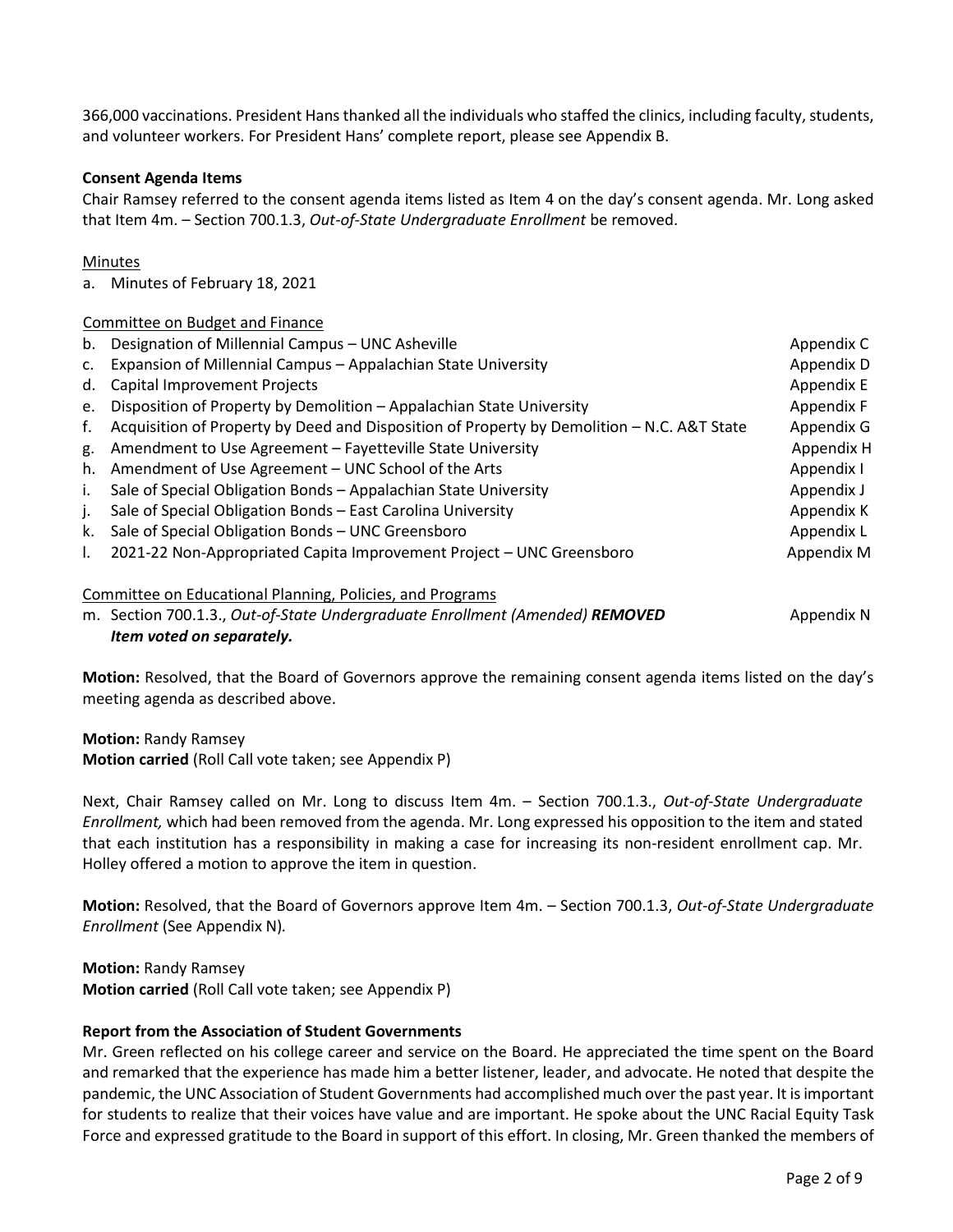the Board, President Hans, chancellors, students, and other affiliated leaders across the UNC System, whom he had the opportunity to work during the past year.

### **Report of the Committee on Budget and Finance**

Mr. Holmes, chair of the committee, reported that the committee received the Report of Facilities and Administrative (F&A) Receipts and the UNC System Consolidated Financial Report. The committee asked the staff to provide additional information for some specific data contained in the reports. The committee will further examine the data at its next meeting.

The committee heard an update on the work of the Task Force on Pricing, Flexibility, and Affordability from Chair Murphy. The task force discussed billing methods for fees based on distance education programs. At its next meeting, the task force will examine student costs beyond tuition and fees including, room and board, books, and supplies, and other components of the total cost of attendance.

Next, the committee reviewed and approved proposed amendments to Section 600.1.1 of the UNC Policy Manual – *Policy on Design, Construction, and Financing of Capital Improvement Projects*. This item will be brought to the full Board for approval at its next meeting.

Mr. Holmes reported that the committee received a request related to the Designation of Millennial Campus at UNC Asheville (see Appendix C) and the request for Expansion of Millennial Campus at Appalachian State University (see Appendix D). The committee approved these items and placed them on the day's consent agenda.

The committee also reviewed and discussed nine capital improvement projects from seven UNC System institutions (see Appendices E – M). The committee approved these items and placed them on the day's consent agenda.

At the conclusion of Chair Holmes' report, Chair Ramsey requested that Mr. Holmes and Mr. Powers discuss governance issues that surround millennial campuses and foundations.

### **Report of the Committee on Educational Planning, Policies, and Programs**

Mr. Sloan, chair of the committee, reported that the committee heard updates on activities in Academic Affairs at the UNC System Office and across the 17 constituent institutions. The committee also received a presentation from Dr. Hugh Tilson, director of North Carolina Area Health Education Centers (NC AHEC), on the Pandemic Health Care Workforce Study. The study included recommendations of how to prepare the workforce for a future health crisis.

Next, the committee reviewed and approved revisions to Section 700.1.3 of the UNC Policy Manual – *Policy on Outof-State Undergraduate Enrollment* (See Appendix N). The policy was reviewed and approved by the committee in February, and the policy was voted on earlier in the day (consent agenda). The revisions to the policy would raise the cap on non-resident first-time undergraduate enrollment from 18 percent to 23 percent effective as of fall 2021 at the UNC System's Historically Black Colleges and Universities (HBCUs). The revised policy will be brought to the full Board for approval at its new meeting. Mr. Sloan reported that immediate action needed to be taken regarding institutions which had previously exceeded the designated cap. North Carolina Central University (NCCU) exceeded the nonresident enrollment cap in the fall 2020, which is in violation of the UNC System's policy. The committee agree to offer NCCU a formal warning rather than impose a penalty.

**Motion**: Resolved, that on behalf of the Committee on Educational Planning, Policies, and Programs, the Board vote to grant a penalty waiver to North Carolina Central University for exceeding the 18 percent enrollment cap last fall and to let this serve as a formal warning to North Carolina Central University.

**Motion:** Temple Sloan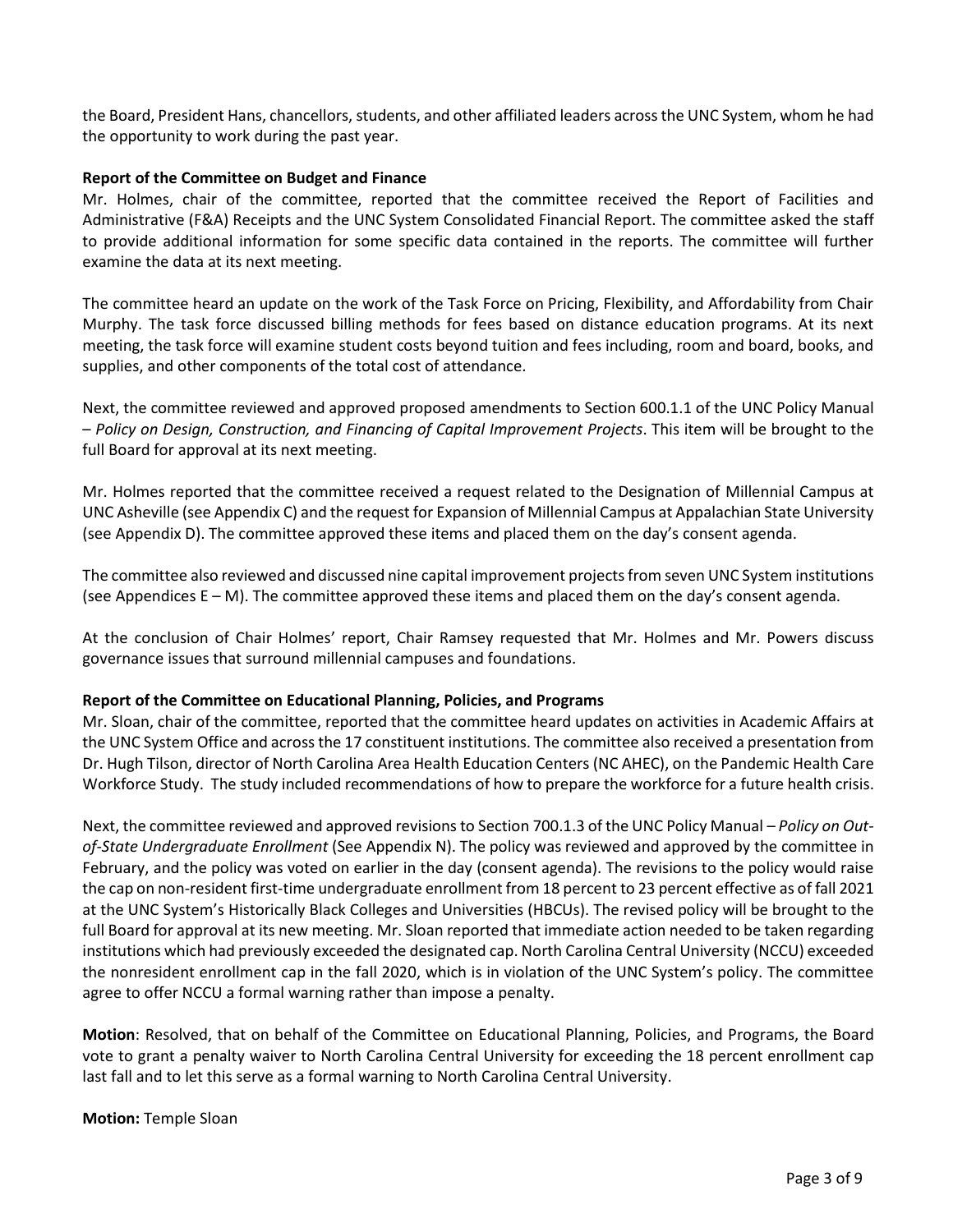### **Motion carried** (Roll Call vote taken; see Appendix P)

Next, Mr. Sloan called on Dr. Timothy Ives, chair of the UNC Faculty Assembly, for a brief report. Dr. Ives thanked the students, staff, and faculty for their response to the COVID-19 pandemic. He commended all the health care providers, who are working around the clock to serve their patients and their communities. Dr. Ives spoke about the ongoing activities of the Faculty Assembly. He highlighted the work of the Racial Equity Task Force, designing of online courses initiative, and adaptive learning initiatives. He thanked the Board members for attending last week's Faculty Assembly meeting.

In closing, he announced that \$1.7 billion was brought in across the UNC System in 2019 for research and sponsored programs. He mentioned **"Essential UNC**,**"** which touts stories of the faculty and staff who are making a positive impact with the pandemic. These stories are viewable on the UNC System website at **[Essential UNC.](https://www.northcarolina.edu/essential-unc/)**

### **Report of the Committee on University Governance**

Mr. Powers, chair of the committee, reminded the Board of the upcoming spring commencement ceremonies and encouraged members to participate in one or more of the ceremonies. Next, Mr. Powers reported on two vacancies on the North Carolina Teaching Fellows Commission. The committee recommended the appointments of Mr. Donnell D. Cannon, principal of North Edgecombe High School, to fill the principal vacancy, and Ms. Malishai "Shai" Woodbury, licensed teacher and administrator in the state and instructor at North Carolina A&T State University, to the fill the local school board vacancy.

**Motion**: Resolved, that on behalf of the Committee on University Governance, the Board vote to appoint Mr. Donnell D. Cannon and Ms. Malishai "Shai" Woodbury to the North Carolina Teaching Fellows Commission.

**Motion:** David Powers

**Motion carried** (Roll Call vote taken; see Appendix P)

Next, Mr. Powers reported on the 2021 UNC System Boards of Trustees Appointments. He explained that every two years, one-half of the Boards of Trustees' positions, made by the Board of Governors, require new appointments or reappointments. The committee presented the 2021 Boards of Trustees Appointments and Reappointments. The slate of nominees from the following campuses included: Appalachian State University, East Carolina University, two partial terms at Elizabeth City State University, Fayetteville State University, North Carolina A&T State University, North Carolina Central University, NC State University, UNC Chapel Hill, UNC Charlotte, UNC Greensboro, UNC Pembroke, UNC School of the Arts, UNC Wilmington, Western Carolina University, and Winston-Salem State University. Mr. Powers stated that the slate of nominees at UNC Chapel Hill would be voted on separately. He reminded the Board that he recused himself from proceedings and designated Vice Chair Hutchens to preside for this portion of committee's report. Mr. Powers departed the room.

**Motion**: Resolved, that on behalf of the Committee on University Governance, the Board appoint the slate of individuals for the 2021 Boards of Trustees Appointments from Appalachian State University, East Carolina University, Fayetteville State University, North Carolina A&T State University, North Carolina Central University, NC State University, UNC Charlotte, UNC Greensboro, UNC Pembroke, UNC School of the Arts, UNC Wilmington, Western Carolina University, and Winston-Salem State University, and two terms at Elizabeth City State University.

#### **Motion:** Terry Hutchens

**Motion carried** (Roll Call vote taken; see Appendix P)

Mr. Hutchens reported that the Board of Governors will now consider the slate of nominees for the University of North Carolina at Chapel Hill.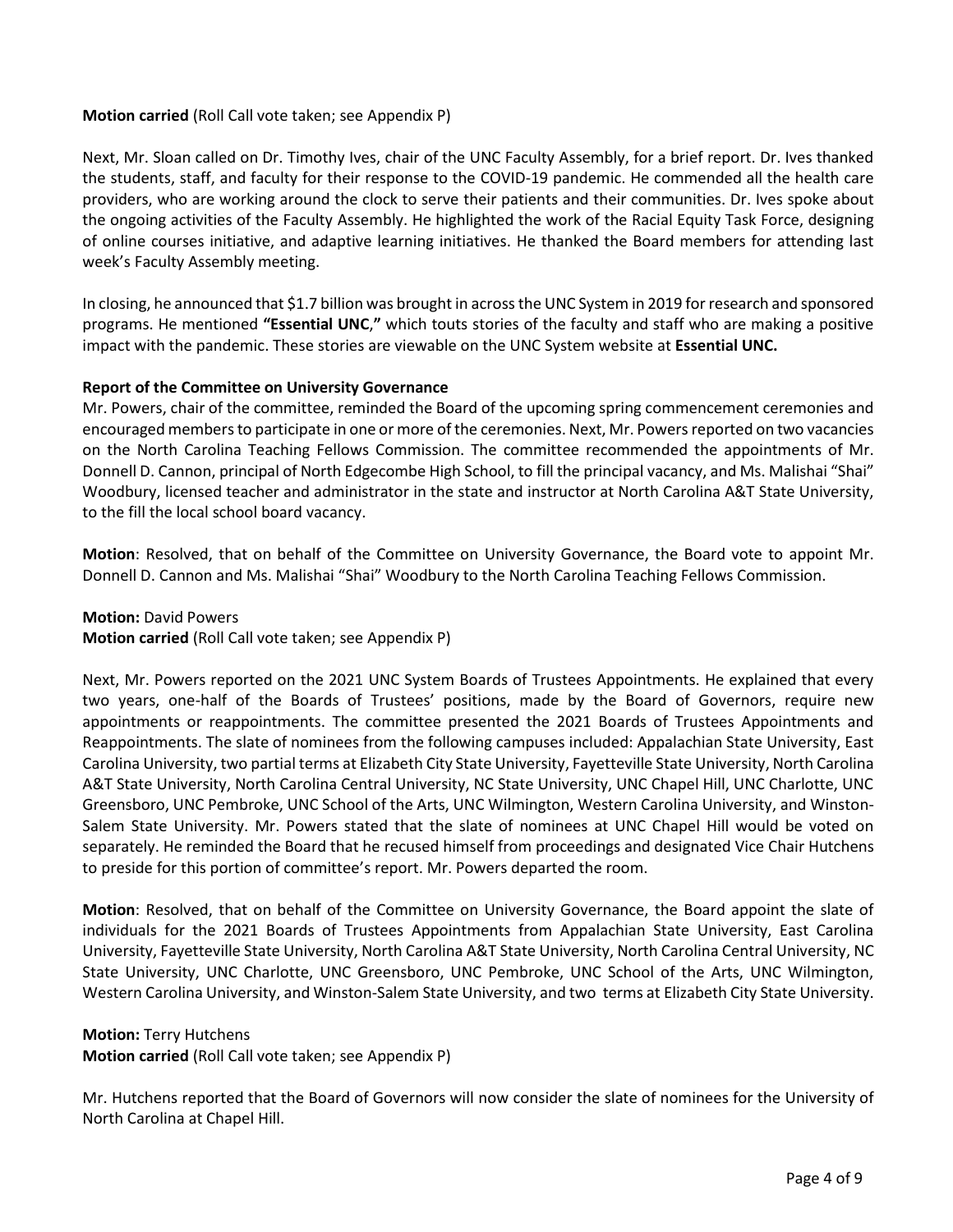**Motion**: Resolved, that on behalf of the Committee on University Governance, the Board appoint the slate of individuals for the 2021 Boards of Trustees Appointments from the University of North Carolina at Chapel Hill.

Chair Ramsey opened the floor for discussion. Mr. Pope offered an amendment to divide the question so that Mr. Malcolm Turner's nomination be discussed and voted on separately from the other three nominees. Vice Chair Hutchens accepted the amendment.

**Amended Motion:** Resolved, that on behalf of the Committee on University Governance, the Board of Governors appoint the other three trustees reflected on the 2021 Boards of Trustees Appointments from the University of North Carolina at Chapel Hill and that Mr. Malcolm Turner's appointment be voted on separately.

**Amended Motion:** Mr. Terry Hutchens **Motion carried** (Roll Call vote taken; see Appendix P)

Chair Ramsey opened the floor for discussion regarding the nomination of Mr. Malcolm Turner. Mr. Pope remarked that despite Mr. Turner's outstanding credentials, he was very concerned with Mr. Turner's nomination given his current profession and that the appointment could have a potential conflict of interest.

**Motion (Call the Question):** Resolved, that on behalf of the Committee on University Governance, the Board of Governors appoint Mr. Malcolm Turner to the 2021 Boards of Trustees from the University of North Carolina at Chapel Hill.

**Motion:** Terry Hutchens **Motion carried** (Roll Call vote taken; see Appendix P)

### **Report of the Committee on Public Affairs**

Mr. Byers, chair of the committee, reported that the committee received updates on state and federal relations. Regarding state relations, the committee heard an update on recent bill activities and meetings at the North Carolina General Assembly. The committee heard an update on the status of items included in the UNC System's 2021 budget and the UNC System's legislative agenda. Regarding federal relations, the committee heard an update on recent legislation in Congress that has impacted the UNC System, including the American Jobs Plan, the American Rescue Plan Act, and the President's Fiscal Year 2022 Budget Request that was recently sent to Congress.

The committee also heard an update from the Committee on Military Affairs regarding North Carolina's Patriot Star Scholarship/Funds Program. The program was created by the North Carolina General Assembly to support children and spouses of fallen or injured veterans and military service members.

### **Report of the Committee on Audit, Risk Management, and Compliance**

Mr. Holton, chair of the committee, reported that the committee discussed the reorganization of the UNC System's internal audit roles and responsibilities prompted by the retirement of its chief audit officer. The duties of the chief audit officer will become a part of the vice president for compliance audit services duties. The realignment will result in a consistent and efficient alignment of internal audit responsibilities for the UNC System. The office will recruit an internal audit manager and staff auditor to respond to specific needs and audit risks. The committee voted to approve the new reorganization plan.

Next, Mr. Holton recalled that at its last meeting the committee heard a report from the Office of the State Auditor, Beth Wood, related to Western Carolina University's recent IT audit. Ms. Wood challenged the committee to focus on cybersecurity processes throughout the UNC System. As a result, the UNC System's internal audit team delved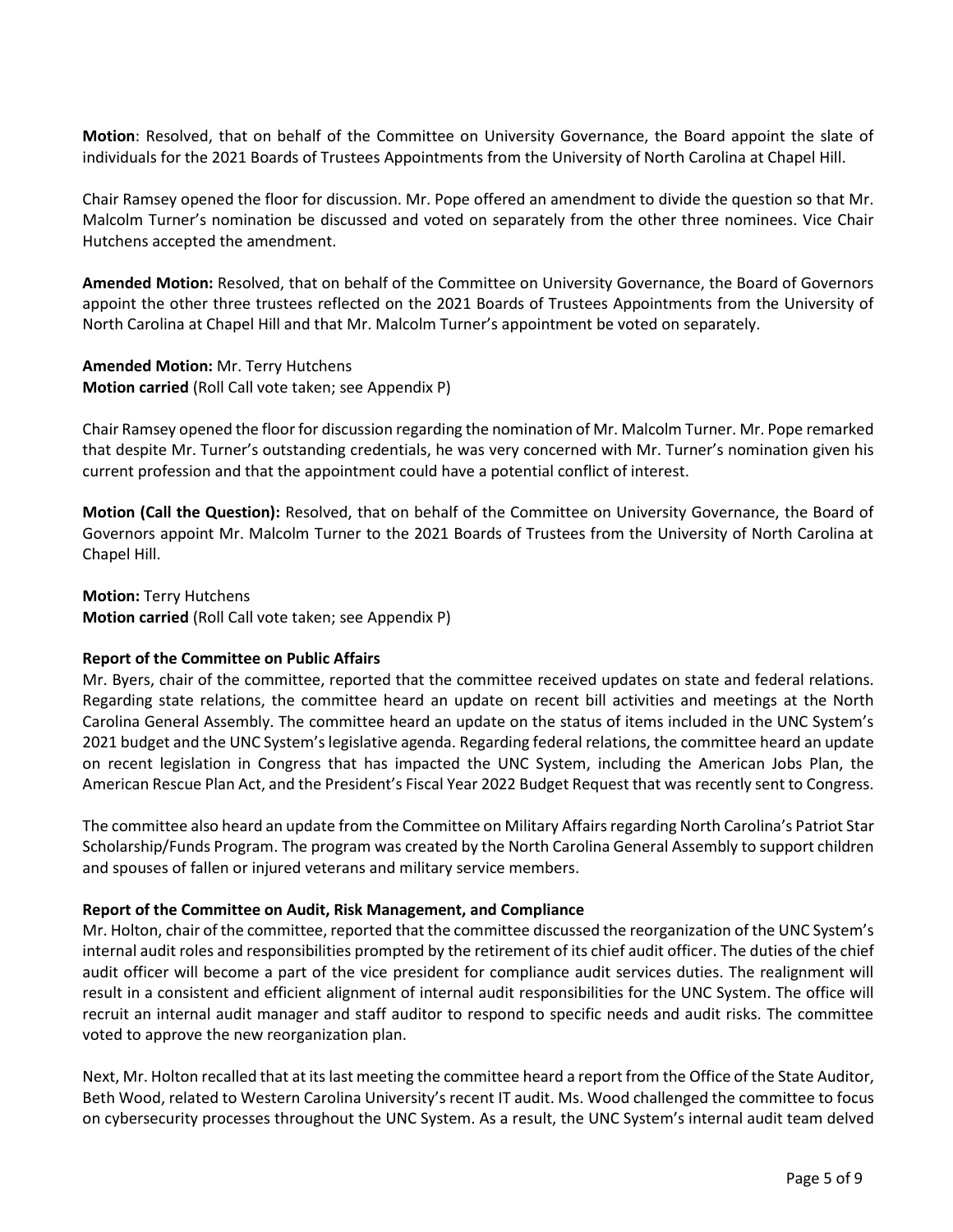into the full range of the System's cybersecurity efforts and presented seven recommendations that will continue to enhance the System's cybersecurity efforts. The recommendations include: 1) completion of a third-party cyber maturity assessment at each institution; 2) requiring the UNC System's institutions to leverage their risk management functions; 3) consider optional virtual chief information security officer consulting services at the System Office; 4) identifying a budget specific to cybersecurity operations; 5) coordinate with the UNC System's technical partner, MCNC, for security services; 6) enhance the chief operation officer's on-boarding programs across the System; and 7) sharing audit information at the Information Security Council. The committee approved the recommendations.

The committee also heard an update on the institutional status of the implementation of the Board's priorities related to information technology governance, information security, and user access control. These priorities serve as the foundation for each institution's overall efforts in the area of IT and cybersecurity.

Finally, the committee received a summary of the 2020 fiscal year financial statement and federal compliance audit reports issued by the Office of the State Auditor since its last meeting. Mr. Holton noted that as to the financial audit statements presented for the North Carolina School of Science and Mathematics and the UNC system Office, there were no audit findings. As to the eight federal compliance audit reports, three institutions had audit findings and corrective action had been taken.

### **Report of the Committee on Strategic Initiatives**

Mrs. Coward, chair of the committee, reported that the committee heard a presentation from Ms. Terah Crews, vice president of learning marketplace solutions of Guild Education – one of the nation's largest providers of education benefits. Ms. Crews shared an overview of Guild's work with employers and adult learners. She spoke about the steps the UNC System needs to take to expand and serve adult learners seeking a degree program. She also spoke about creative ways to partner with employers to recruit and serve adult learners. The presentation concluded with a discussion about the innovations that the Board may consider in planning for adult learning opportunities. The committee will continue discussion on this topic at its future meetings.

### **Report of the Committee on Historically Minority-Serving Institutions (HMSIs)**

Mr. Holley, chair of the committee, reported the committee reviewed its work over the previous months. Next, the committee received an informational report on HMSIs Access to Excellent Awareness Marketing Project with PBS North Carolina. The marketing project is a collaboration among PBS North Carolina, the UNC System, and the six HMSI institutions, which will feature a collection of unique and impactful stories of people and programs at each of the HMSI universities.

The committee also received an update on recommendations for UNC System's advancement modernization and shared services project. As part of the update, the committee heard a detailed presentation from Ms. Suzanne Hilser-Wiles and Mr. Peter Lasher of Grenzebach Giler & Associates – a leading international fundraising consulting firm. The consultants discussed the recommendations that make a common data platform feasible in delivering shared services, which ultimately will increase quality, improve donor retention rates, and reduce fundraising expenses.

### **Chair's Report**

Chair Ramsey was delighted to see the members back together in-person and thanked them for their continued work. He remarked on some recent changes to the Board. Mr. Isaiah Green's term as the UNC Association of Student Governments' member is concluding. Mr. Green will graduate from UNC Asheville this spring. Chair Ramsey congratulated him and thanked him for his outstanding service. Chair Ramsey introduced Mr. Joel Ford, who was recently appointed by the North Carolina General Assembly to the Board of Governors. He remarked that Mr. Ford is a former state senator, who is a passionate advocate for students. Next, he recognized the new class members,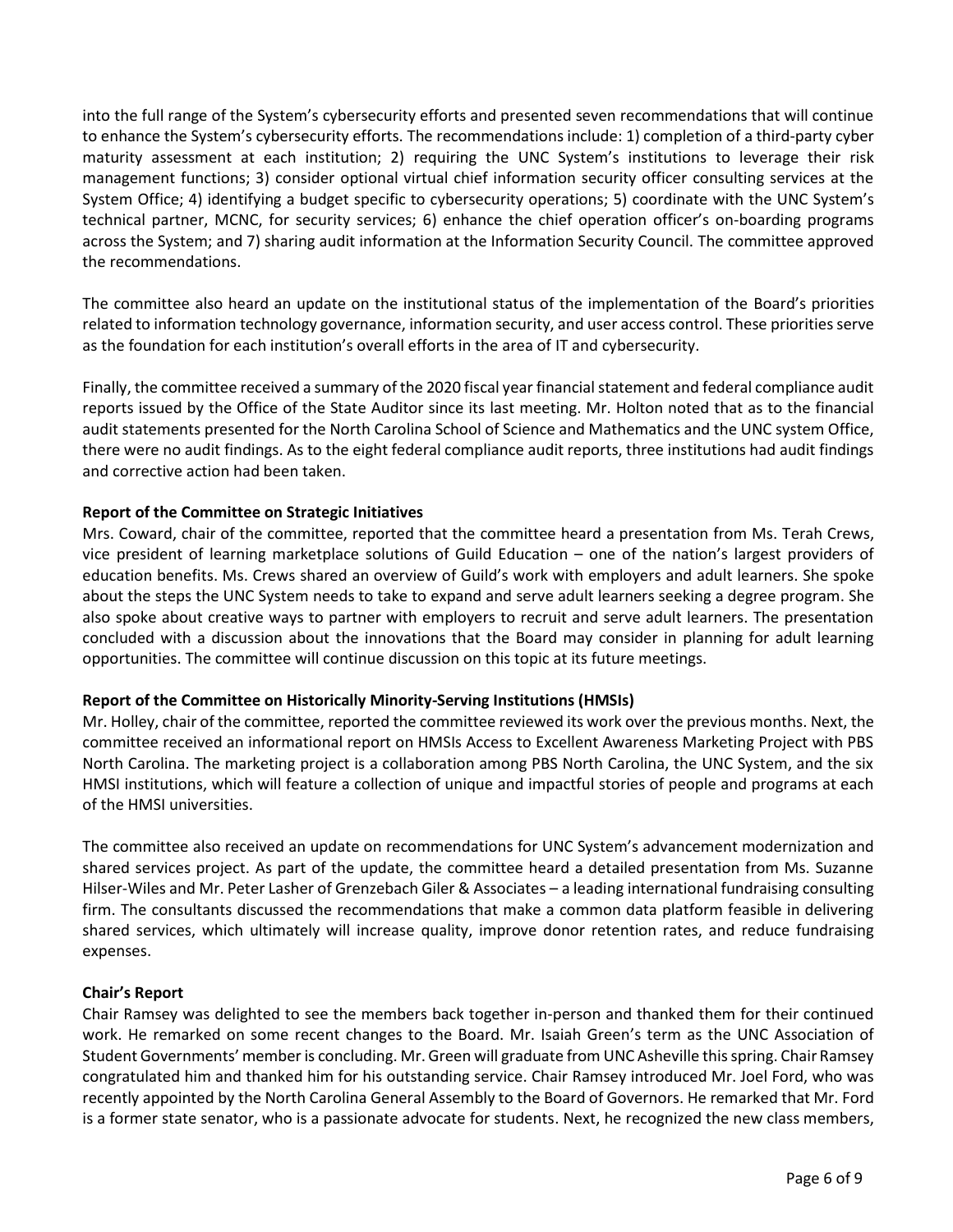Mr. Kirk Bradley, Mr. John Fraley, Ms. Sonja Nichols, and Mr. Lee Roberts, who will begin their service on the Board of Governors on July 1, 2021.

Next, Chair Ramsey recognized two new chancellors – Chancellor Phil Rogers of East Carolina University and Chancellor Darrell Allison of Fayetteville State University. Chancellors Rogers and Allison both began their terms at their institutions on March 15, 2021. In addition, he recognized Interim Chancellor Ron Michelson of East Carolina University and Interim Chancellor Peggy Valentine of Fayetteville State University, and he thanked them for their service to the students and the UNC System.

Chair Ramsey announced that the UNC Association of Student Governments (UNC ASG) donated \$65,000 last spring to help students who were financially struggling due to COVID-19. Last week, UNC ASG announced it would donate another \$77,000 for student emergencies this year. Chair Ramsey was proud to recognize the recipients of the 2021 UNC Board of Governors Awards for Excellence in Teaching. The recipients were nominated by special committees at each institution and selected by the Board of Governors Committee on Educational Planning, Policies, and Programs. The award recognizes the extraordinary contributions of our faculty and a profile of this year's recipients can be found on the UNC System's website.

In closing, Chair Ramsey announced that beginning at the Board's next meeting on May 26-27, 2021, the Board will revert to its standard operating procedure requiring Board members to attend the regular meetings in-person to count for a quorum and to vote.

\*\*\*\*\*\*

Chair Ramsey called on Secretary Burris-Floyd for a motion to go into closed session.

**Motion:** Resolved, that the Board go into closed session pursuant to N.C. General Statute 143-318.11(a)(1), (2), (3), and (6) for the purposes stated in the written motion as included in the Board materials (see Appendix O), which had been publicly made available.

**Motion:** Pearl Burris-Floyd **Motion seconded:** Wendy Floyd Murphy **Motion carried** (Roll Call vote taken; see Appendix P)

The Board went into closed session at 11:18 a.m. and returned to open session at 11:41 a.m.

#### \*\*\*\*\*\*

#### **Report of the Committee on Personnel and Tenure**

Mrs. Blue, chair of the committee, reported that the committee heard an update on general human resourcesrelated topics including the shift back to the on-site work environment, the creation of a new policy on flexible work arrangements and remote work, and an update on the analysis of workforce trends within the UNC System.

Next, the committee reviewed an informational report on recent salary increase activity. The report showed a decrease in salary activity as compared to the same time frame last year. This was a result of the pause in nonessential human resources actions due to COVID-19. The committee also reviewed and approved other routine informational reports.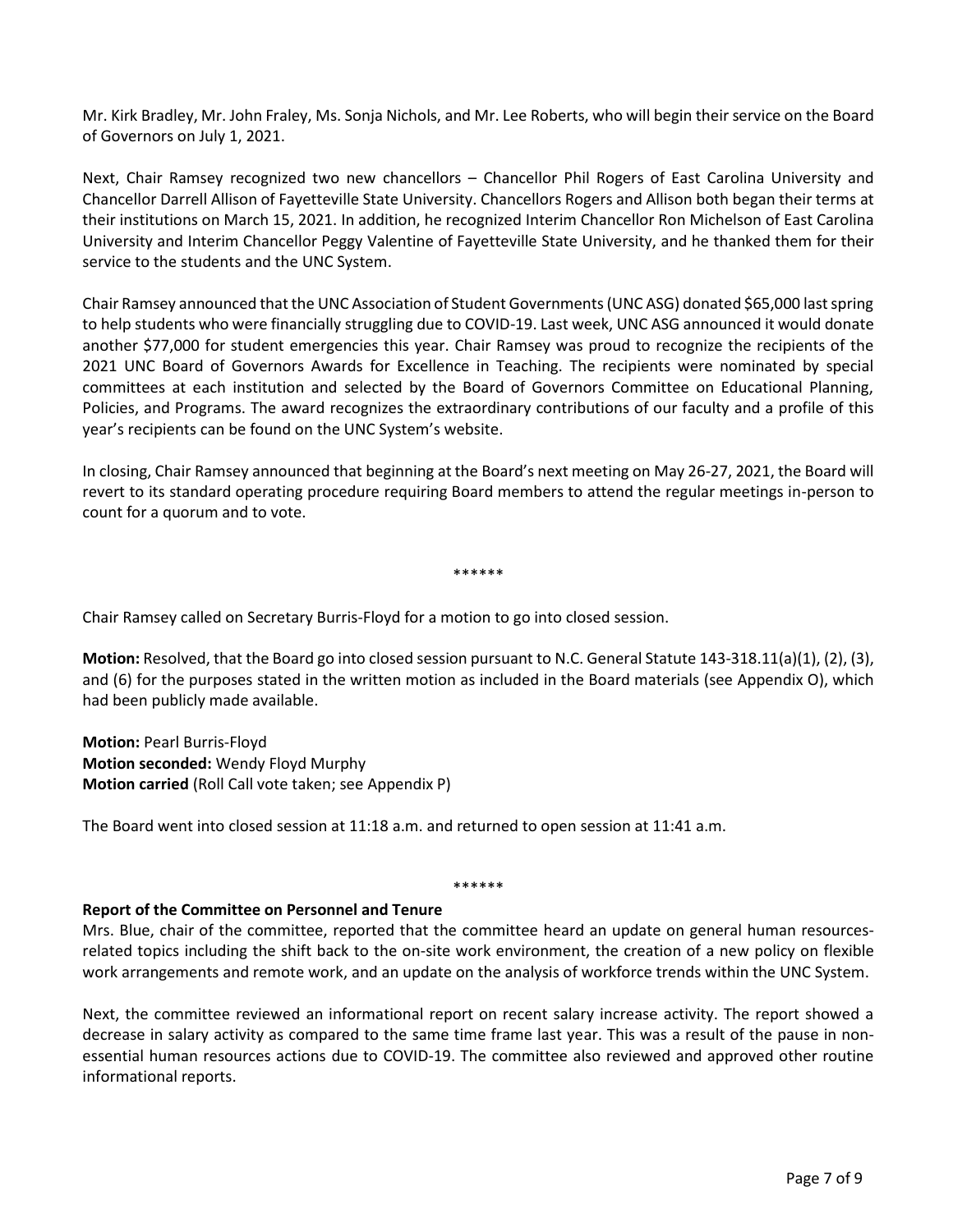In closing, Mrs. Blue reported that the committee received a briefing on the annual performance review of tenured faculty. It also reviewed proposed revisions to Section 200.6 of the UNC Policy Manual – *Policy on Delegation of Authority to the President*. The revised policy will be presented to the full Board for a vote through the consent agenda at its next meeting.

**Motion***:* Kellie Hunt Blue **Motion carried** (Roll Call vote taken; see Appendix P)

There being no further business, the meeting adjourned at 11:46 a.m. The next meeting of the Board of Governors is scheduled for Thursday, May 27, 2021, at the UNC Center for School Leadership Development in Chapel Hill.

Pearl Burris-Floyd, Secretary

 $\frac{1}{\sqrt{2\pi}+\sqrt{2\pi}}\left[\frac{1}{\sqrt{2\pi}}\frac{1}{\sqrt{2\pi}}\frac{1}{\sqrt{2\pi}}\frac{1}{\sqrt{2\pi}}\frac{1}{\sqrt{2\pi}}\frac{1}{\sqrt{2\pi}}\frac{1}{\sqrt{2\pi}}\frac{1}{\sqrt{2\pi}}\frac{1}{\sqrt{2\pi}}\frac{1}{\sqrt{2\pi}}\frac{1}{\sqrt{2\pi}}\frac{1}{\sqrt{2\pi}}\frac{1}{\sqrt{2\pi}}\frac{1}{\sqrt{2\pi}}\frac{1}{\sqrt{2\pi}}\frac{1}{\sqrt{2\pi}}\frac{1}{\sqrt$